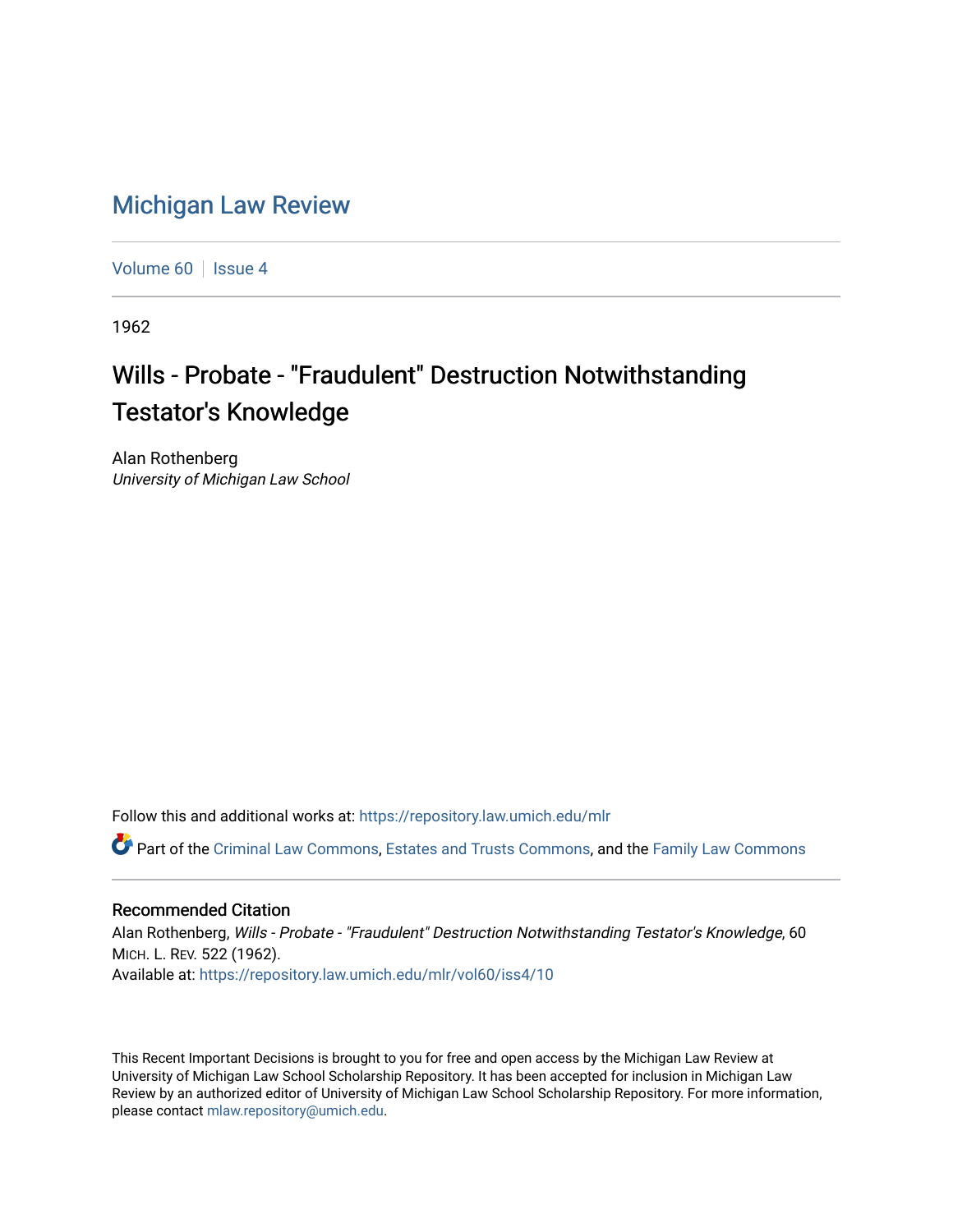WILLS - PROBATE - "FRAUDULENT" DESTRUCTION NOTWITHSTANDING TESTAToR's K.NowLEDGE - Decedent executed a will in which he exercised a general testamentary power of appointment making plaintiff beneficiary of a trust. The will was delivered for safekeeping to a notary in Germany and subsequently destroyed in a bombing raid. Decedent, having learned of the destruction of his will, died ten months later without executing a new will in the interim. The Surrogate admitted the will for probate as one "fraudulently destroyed" under New York law.1 The Appellate Division reversed.2 On appeal to the New York Court of Appeals, *held,*  reversed, three judges dissenting. The will was "fraudulently destroyed" within the meaning of the statute even though decedent knew of its destruction and failed to execute another testamentary instrument. *In re Fox,* 9 N.Y.2d *400,* 174 N.E.2d *499,* 214 N.Y.S.2d 405 (1961).

The courts have found it difficult to formulate a workable procedure to establish the status of lost or destroyed wills. The desire to give effect to the testator's intent when his will is not available must be tempered by the realization that without the document itself before the court there is a greater possibility of the establishment of a spurious will which would instead frustrate the testator's wishes. Twelve states, including New York, attempt to reconcile these considerations by granting probate if the will is proved to have been "in existence at the death of the

<sup>1 &</sup>quot;A lost or destroyed will can be admitted to probate in a surrogate's court, but only in case the will is in existence at the time of testator's death, or was fraudulently destroyed in his lifetime, and its provisions are clearly and distinctly proved by at least two credible witnesses, a correct copy or draft being equivalent to one witness." N.Y. SuRR. Cr. Acr § 143.

<sup>2</sup> *In re* Fox, 9 App. Div. 2d 365, 193 N.Y.S.2d 794 (1959).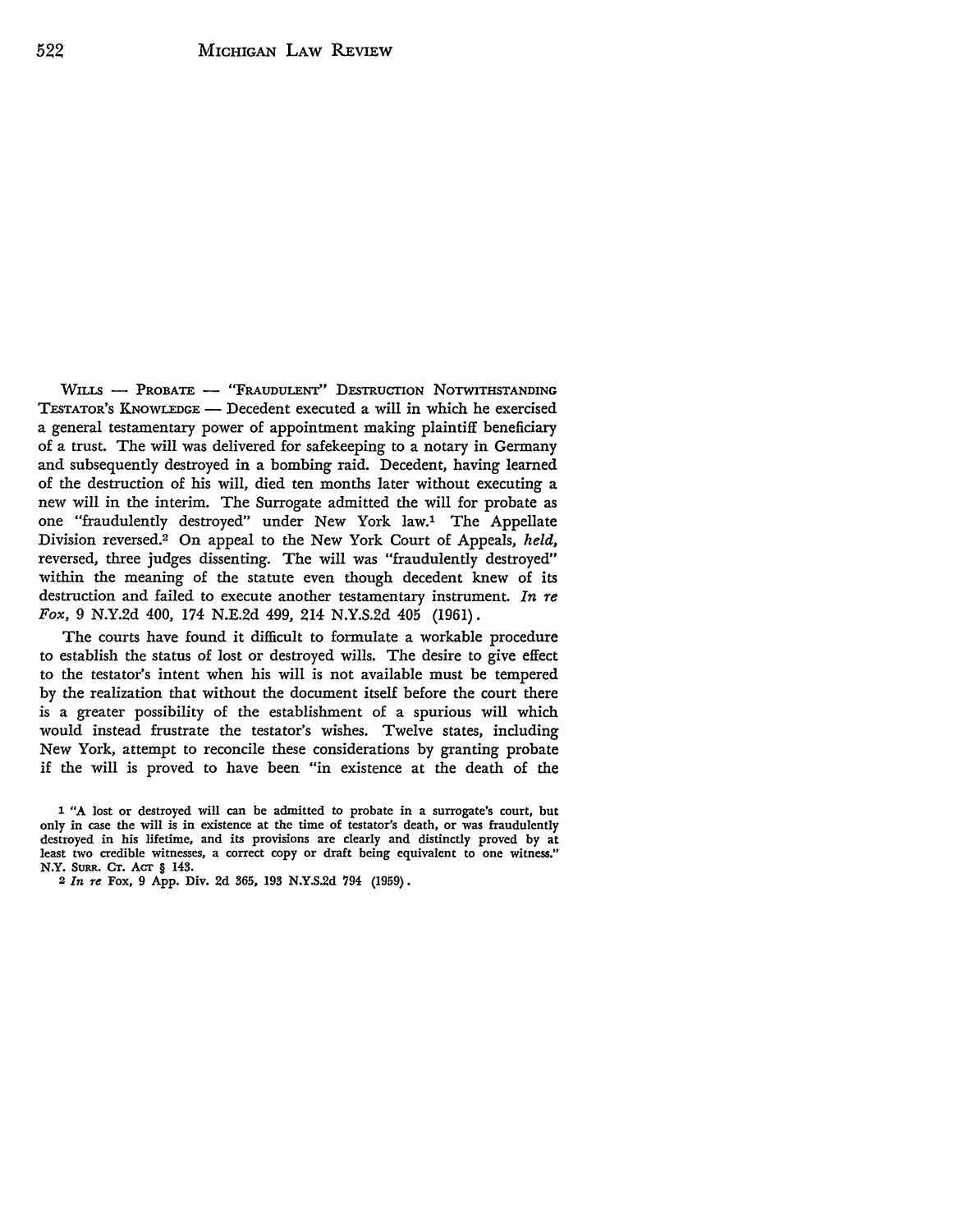testator or,  $\ldots$ , fraudulently destroyed in his lifetime."<sup>3</sup> This statutory provision, however, creates the additional problem of defining what constitutes a "fraudulent destruction."4 No dishonest purpose, bad faith, or corrupt intent need be shown to categorize a destruction as "fraudulent.''5 The courts have included within the meaning of the statutory language a concept of constructive fraud, $6$  so that "fraudulently destroyed" now encompasses any loss or destruction, accidental or intentional, within the testator's lifetime, so long as it was without his consent, knowledge, or procurement.<sup>7</sup> The fraud upon the testator is his death "... intestate, when he intended and meant to have disposed of his estate by will and never evinced any change of that intent."8 In the principal case the testator's knowledge that his will had been destroyed and his inaction thereafter had the effect of vitiating any "fraud" against him as well as offering circumstantial evidence of a change of testamentary intent.

The dilemma presented to the court in the principal case is illustrative of the problems created by the use of the term "fraudulently destroyed." The will had not been revoked in conformity with the statutory mandate

8 ARIZ. REv. STAT. ANN. § 14-321 (1956); ARK. STAT, § 60-304 (1947); CAL. PROB. CoDE § 350; IDAHO CODE ANN. § 15-231 (1947); MONT. R.Ev. CODES ANN. § 91-1202 (1947); **N.Y.** SURR. CT. Acr § 143; N.D. CENT. CoDE § 30-05-17 (1960) ; OKLA. STAT. tit. 58, § 82 (1951); S.D. CODE § 35.0211 (Supp. 1960); UTAH CODE ANN. § 75-3-26 (1953); WASH. R.Ev. CODE ANN. § 11.20.070 (1961); WYO. STAT. ANN. § 2-73 (1957).

**4 A** further difficulty is encountered when attempting to determine whether "existence" means legal or physical existence. If construed to mean legal existence, a will destroyed during testator's lifetime continues to exist in contemplation of law, rendering surplusage the fraudulent destruction clause of the statute. *In re* Havel, 156 Minn. 253, 194 N.W. 633 (1923), recognized this but interpreted "existence" as legal existence to refrain from limiting the doctrine of dependent relative revocation. See also *In re* Eder, 94 Colo. 173, 29 P.2d 631 (1934); *In re* Nickels, 114 Me. 338, 96 Atl. 238 (1916) . If the statute is literally construed and a physical existence at the time of death required, an unrevoked will may be refused probate if it is lost prior to testator's death, or destroyed in other than a fraudulent manner. Since the will cannot be proved, for all practical purposes it is revoked, the revocation statute notwithstanding. *In re* Kerckhof, 13 Wash. 2d 469, 125 P .2d 284 (1942) , 41 MICH. L. REv. 358. See generally TURRENTINE, WILLS 228 (1954).

II *E.g., In re* Breckwoldt, 170 Misc. 883, 11 N.Y.S.2d 486 (Surr. Ct. 1939), which held that the statutory fraud was not fraud in the usual sense; *In re* Gethins, 97 Misc. 561, 163 N.Y. Supp. 398 (Surr. Ct. 1916), where a will was in the possession of another and the testatrix wanted to die with a will, it was declared "fraudulently destroyed" when not found after her death. *But see,* Timon v. Clalfy, 45 Barb. 438 (Sup. Ct. N.Y. 1865), *aff'd mem. sub nom.* Conroy v. Clalfy, 41 N.Y. 619 (1869); *In re* Kidder, 66 Cal. 487, 6 Pac. 326 (1885), where a third person negligently allowed the will to be destroyed, it was held not to constitute a fraudulent destruction.

6 See Tenny, *Probate of Wills Where Original Is Missing,* 23 N.Y.B. BULL. 47 (1951); *In re* Breckwoldt, *supra* note 5. *But see In re* Arbuckle, 98 Cal. App. 2d 562, 220 P.2d 950 (1950), which limits constructive fraud to fiduciary relationships.

7 *E.g.,* Rose v. Hunnicut, 166 Ark. 134, 265 S.W. 651 (1924) (will lost following a fire in custodian's vault); Voorhees v. Voorhees, 39 N.Y. 463 (1868) (testator himself destroyed his will while under undue influence) • See Tenny, *supra* note 6, at 50-51. 8 Schultz v. Schultz, 35 **N.Y.** 653, 656 (1866) •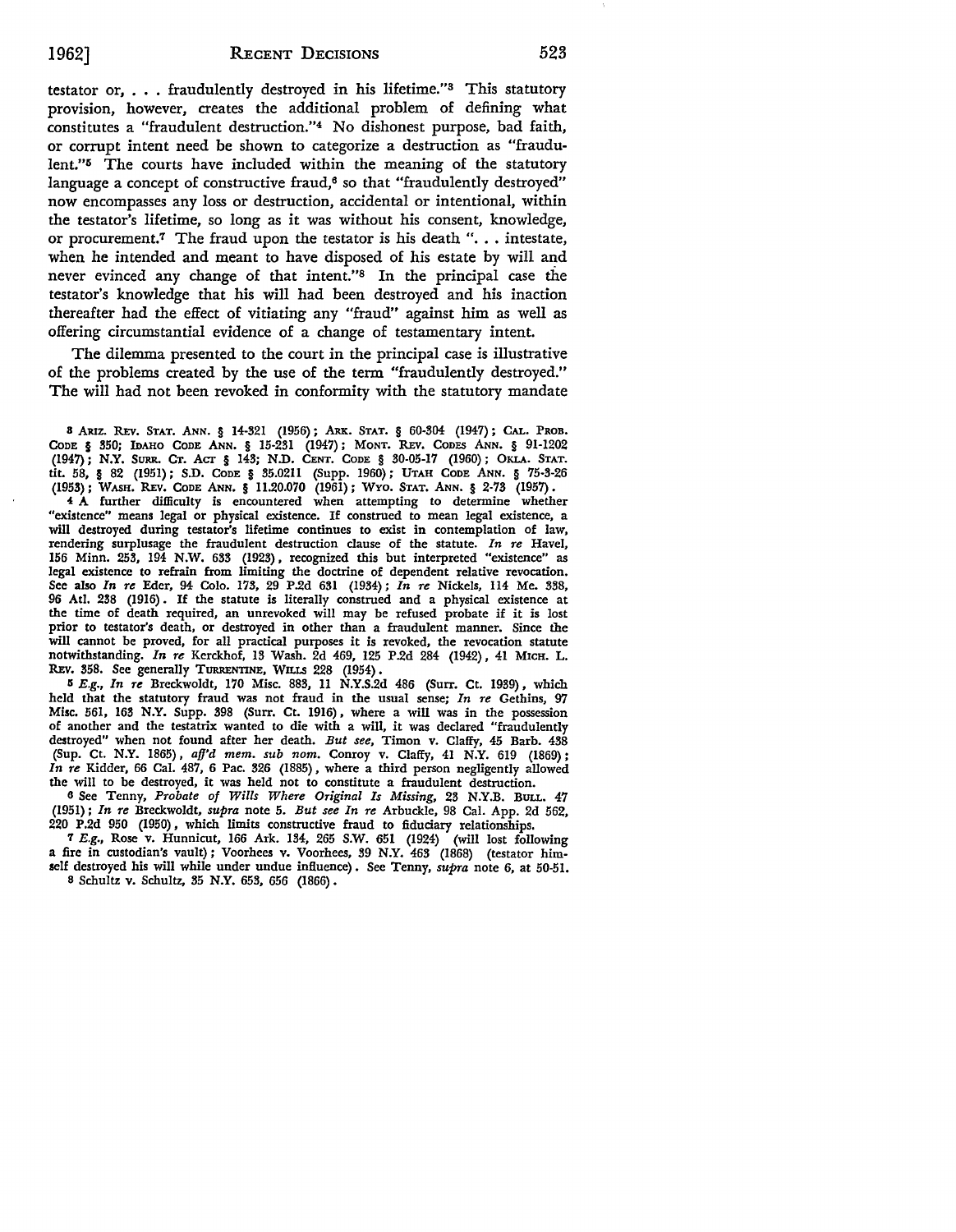governing revocation,9 unless ratification of unauthorized acts of destruction could be judicially recognized as a new form of revocation.10 The majority classified the will as "fraudulently destroyed" to avoid the anomaly of a will validly executed and unrevoked, but inadmissible for probate. Yet any notion of fraud<sup>11</sup> is seemingly inapplicable to a testator, who, knowing of the destruction of his will, failed to execute another dispositive instrument even though there was ample opportunity to do so before his death. The majority's classification rested on its inadequate construction of the purpose of the lost-or-destroyed-wills statute as a means by which proponents of a lost or destroyed will could overcome the common-law presumption of revocation.12 The fallacy in this reasoning is that when a will is in the possession of a custodian, there is no presumption that the testator destroyed his will *animus revocandi.13* The lost-or-destroyed-wills statute governs the probate of *all* lost or destroyed wills, not merely those last seen in the testator's possession. The necessary conclusion is that the statute was intended for a purpose broader than that attributed to it by the majority.14 Had the majority properly construed the statute, it would have had to resolve the fundamental issue in the case-the conflict between the lost-or-destroyed-wills statute and the revocation statute. The dissent did recognize that knowledge by the testator of the destruction of his will, followed by inaction for a reasonable time thereafter during which he had both the capacity and opportunity to execute a new will, negates any suggestion of actual or constructive fraud.15 This result, while a more reasonable construction of the lost-ordestroyed-wills statute, similarly fails to resolve the conflict<sup>16</sup> between

9 "No will in writing . . . shall be revoked . . . unless such will be burnt, torn, canceled, obliterated, or destroyed, with the intent and for the purpose of revoking same, by the testator himself, or by another person in his presence, by his direction and consent . . . . " N.Y. DECED. Esr. LAW § 34. See Matter of Tremain, 282 N.Y. 485, 27 N.E.2d 19 (1940), for discussion of legislative history and purpose.

10 There have been instances in which some form of ratification has been recognized, *e.g.,* Campbell v. Smullens, 96 N.J. Eq. 724, 125 Atl. 569 (1924) (knowledge plus inaction for six months); Cutler v. Cutler, 130 N.C. 1, 40 S.E. 689 (1902) (failure to execute new will after being informed of destruction) ; Deaves Estate, 140 Pa. 242, 21 Atl. 395 (1891) (knowledge plus six months inaction); Parsons v. Balson, 129 Wis. 311, 109 N.W. 136 (1906) (knowledge plus three year lapse and adoption of child). *But cf.* Estate of Murphy, 217 Wis. 472, 259 N.W. 430 (1935). See generally ATKINSON, WILLS § 86 (2d ed. 1953); UNDERHILL, WILLS § 225 (1900).

11 See Schultz v. Schultz, 35 N.Y. 653 (1866); text accompanying note 8 *supra.* 

12 *Accord,* Matter of Staiger, 243 N.Y. 468, 154 N.E. 312 (1926); Matter of Kennedy, 167 N.Y. 163, 60 N.E. 442 (1901); Collyer v. Collyer, 110 N.Y. 481, 18 N.E. 110 (1888). 13 ATKINSON, WILLS 554-55 (2d ed. 1953) •

14 *In re* Bristol, 23 Cal. 2d 221, 234, 143 P .2d 689 (1943) (Justice Traynor dissenting) • 15 Principal case at 413, 174 N.E.2d at 507, 214 N.Y.S.2d at 416.

16 One case has held that no conflict exists between the lost wills and revocation statutes. The former being procedural must be complied with prior to consideration of the latter which is substantive. *In re* Kerckhof, 13 Wash. 2d 469, 480, 125 P.2d 284 (1942).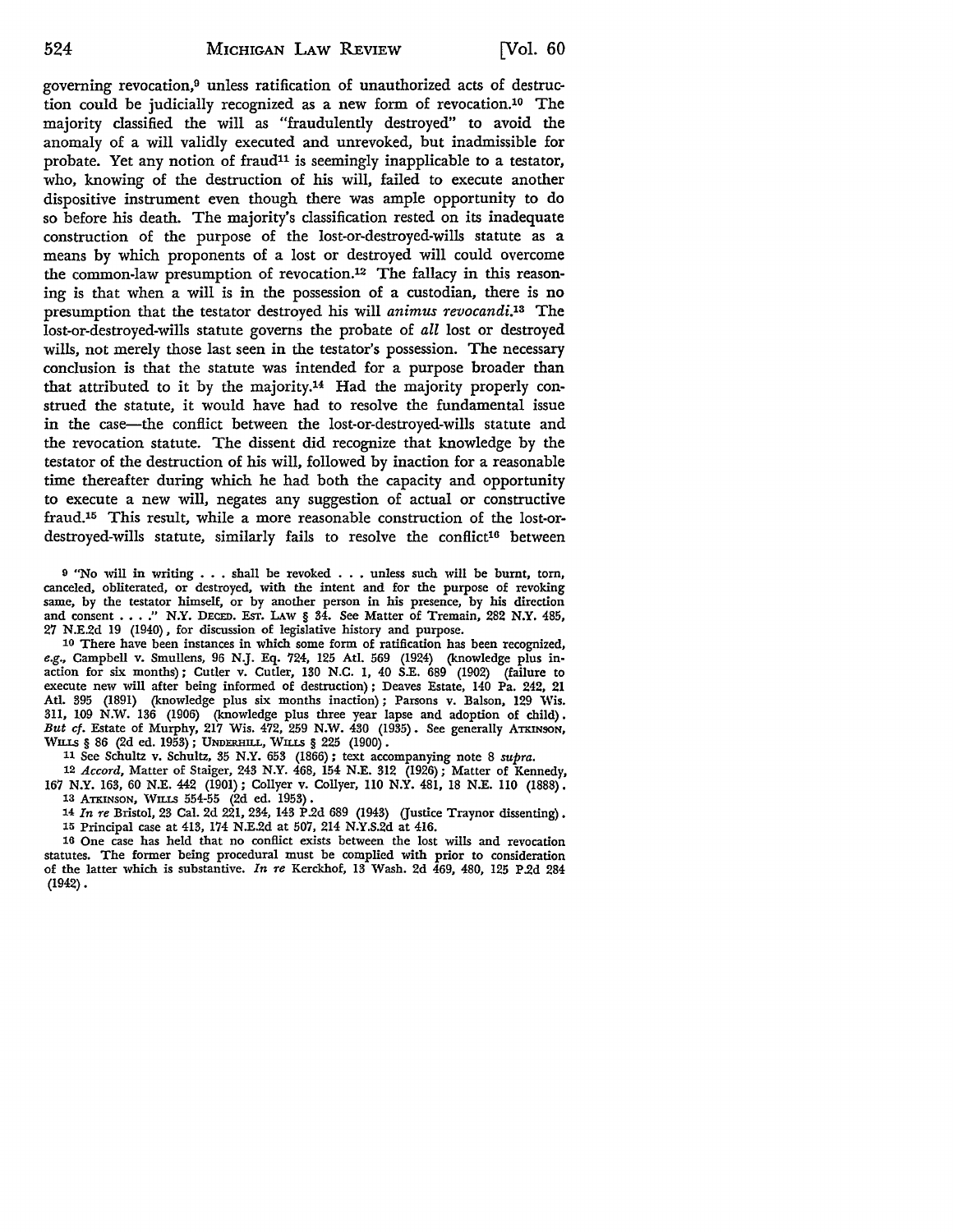that statute and the revocation statute. It is this conflict which induced the majority to distort the term "fraudulently destroyed" so that it becomes, in effect, equivalent to "unrevoked." The distortion of the fraudu**lent** destruction provision to subserve the formalities required by the revocation statute, however, undermines the effect of the lost-or-destroyedwills statute. If this statute was intended to be co-extensive with the revocation statute it would be superfluous, since the general probate provisions dealing with proper execution, lack of revocation, and proof of the contents of a will, when applied to lost or destroyed wills would accomplish the same result.17 The legislative intent clearly was to allow the probate of a lost or destroyed will only upon proof of an additional factor-its existence or its fraudulent destruction.

The requirements of fraudulent destruction statutes similar to that in the principal case have been criticized as too restrictive, resulting in the denial of probate for many lost or destroyed wills which it may readily be assumed represent the testator's desires and remain unrevoked at his death.18 The technical requirements of the statute make compliance difficult, tending to frustrate the testator's intent and encourage fraud, the antithesis of the intended result-for example, disappointed heirs, knowing that the statute imposes severe restrictions on the proponents of a will, might suppress the adverse will and evidence of its existence at the testator's death, casting decedent's estate into intestacy where their fraud would be rewarded.19 The development of a liberal construction of fraud was a commendable judicial alleviation of the rigidity of a literal construction of the statute, allowing the probate of many of these unrevoked, destroyed wills.20 The principal case, however, extends this liberalization too far, thus permitting the probate of a will in all probability inconsistent with the testator's intent.

Since the judiciary has not been successful in arriving at a sound and functional definition for "fraudulently destroyed," legislative action is necessary. It has been suggested that the desired solution is to repeal the lost-or-destroyed-wills statute.21 This would eliminate the present conflict between the lost-or-destroyed-wills and the revocation statutes, but would offer no protection against the danger of fraud. Restrictions

17 In the United States approximately one-half the states allow the probate of lost or destroyed wills under their general probate laws while the remaining states regulate these situations through specific statutory treatment. 3 PAGE, WILLS § 27.2 (Bowe-Parker rev. ed. 1961).

18 Evans, *Probate of Lost Wills,* 24 NEB. L. REv. 283, 296 (1945) •

19 See MODEL PROBATE CODE 20 (Simes 1946); 3 PAGE, *op. cit. supra* note 17, § 27.2; 32 CALIF. L. REV. 221 (1944); 39 CALIF. L. REV. 156 (1951).

20 39 CALIF. L. REv. 156 (1951) .

21 MoDEL PROBATE CODE (Simes 1946) , introductory comment at 20. Sections 64 (a) and 65 (e) are suggested as ideal treatment of the problem by the drafters of the model code.